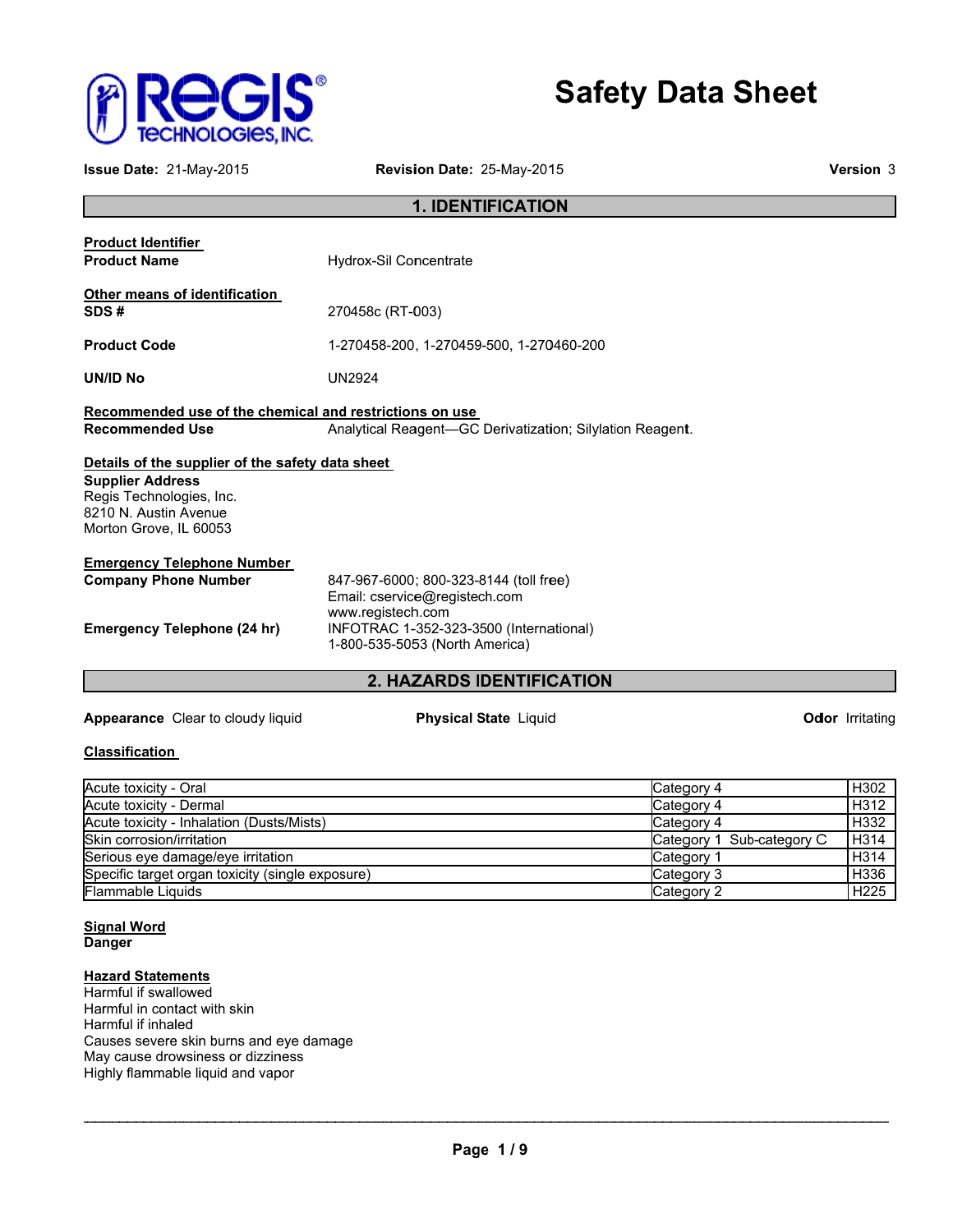

#### **Precautionary Statements – Prevention**

Wash face, hands and any exposed skin thoroughly after handling Do not eat, drink or smoke when using this product Wear protective gloves/protective clothing/eye protection/face protection Do not breathe dust/fume/gas/mist/vapors/spray Use only outdoors or in a well-ventilated area Keep away from heat/sparks/open flames/hot surfaces. — No smoking Keep container tightly closed Ground/bond container and receiving equipment Use explosion-proof equipment Use only non-sparking tools Take precautionary measures against static discharge

#### **Precautionary Statements – Response**

Immediately call a poison center or doctor/physician IF IN EYES: Rinse cautiously with water for several minutes. Remove contact lenses, if present and easy to do. Continue rinsing Immediately call a poison center or doctor/physician IF ON SKIN (or hair): Remove/Take off immediately all contaminated clothing. Rinse skin with water/shower Immediately call a poison center or doctor/physician Wash contaminated clothing before reuse IF INHALED: Remove victim to fresh air and keep at rest in a position comfortable for breathing Immediately call a poison center or doctor/physician IF SWALLOWED: Immediately call a POISON CENTER or doctor/physician Rinse mouth Do not induce vomiting IN CASE OF FIRE: Use CO2, dry chemical, or foam for extinction

### **Precautionary Statements – Storage**

Store locked up Store in a well-ventilated place. Keep cool

### **Precautionary Statements – Disposal**

Dispose of contents/container to an approved waste disposal plant

### **3. COMPOSITION/INFORMATION ON INGREDIENTS**

| <b>Chemical Name</b>                             | <b>CAS No</b>   | Weight-%    |
|--------------------------------------------------|-----------------|-------------|
| .<br>. .<br>.neth*<br>hvidisilazane<br>1exar     | 999-97-3        | 66.7        |
| $\overline{\phantom{0}}$<br>rimethylchlorosilane | --<br>Э÷.<br>-4 | n n<br>ບບ.ເ |

\*\*If Chemical Name/CAS No is "proprietary" and/or Weight-% is listed as a range, the specific chemical identity and/or percentage of composition has been withheld as a trade secret.\*\*

### **4. FIRST-AID MEASURES**

#### **First Aid Measures**

**General Advice** Provide this SDS to medical personnel for treatment.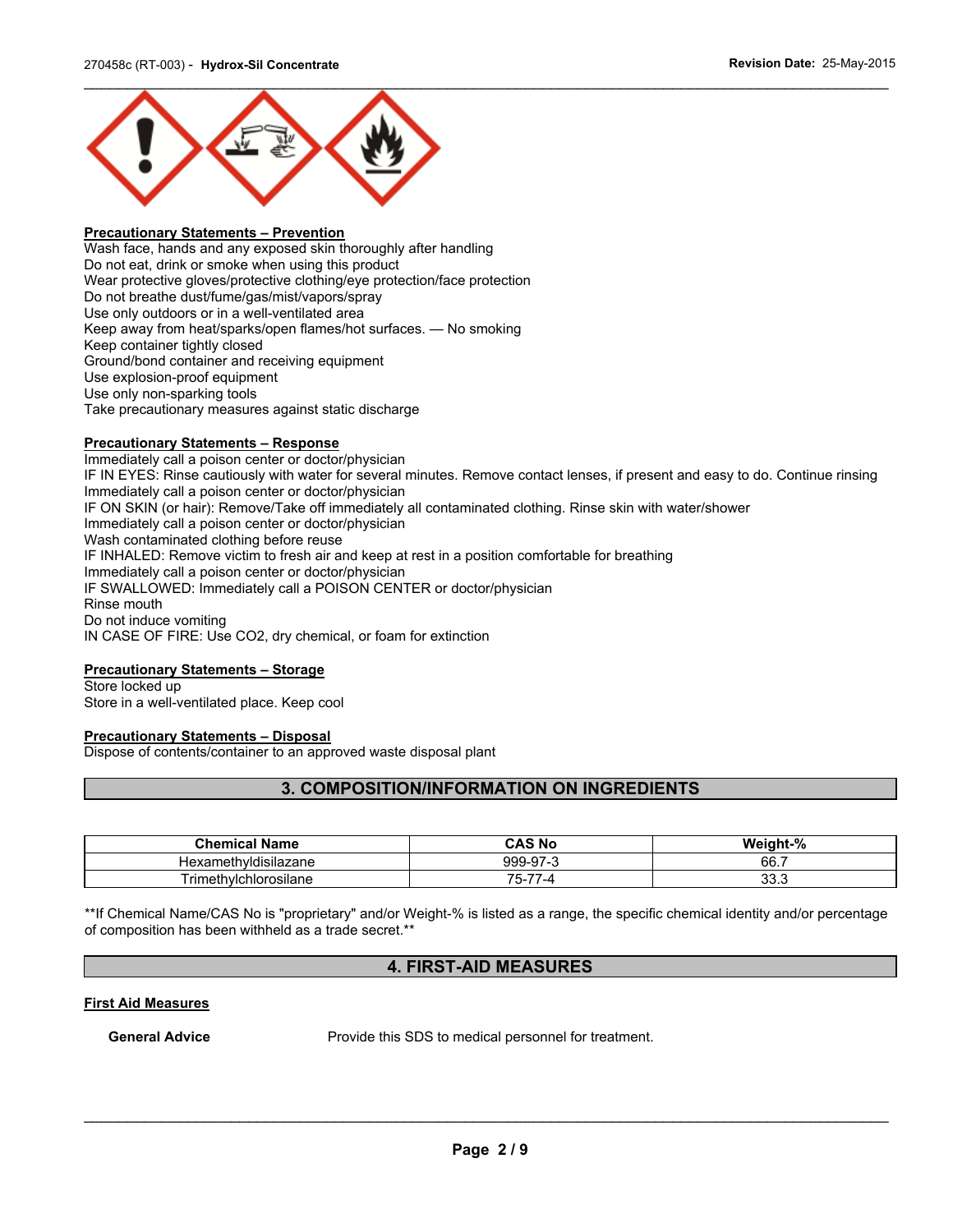| <b>Eye Contact</b>                         | IF IN EYES: Rinse cautiously with water for several minutes. Remove contact lenses, if<br>present and easy to do. Continue rinsing. Immediately call a poison center or<br>doctor/physician.                    |
|--------------------------------------------|-----------------------------------------------------------------------------------------------------------------------------------------------------------------------------------------------------------------|
| <b>Skin Contact</b>                        | IF ON SKIN (or hair): Remove/Take off immediately all contaminated clothing. Rinse skin<br>with water/shower. Immediately call a poison center or doctor/physician. Wash<br>contaminated clothing before reuse. |
| <b>Inhalation</b>                          | IF INHALED: Remove victim to fresh air and keep at rest in a position comfortable for<br>breathing. Immediately call a poison center or doctor/physician.                                                       |
| Ingestion                                  | IF SWALLOWED: Immediately call a POISON CENTER or doctor/physician. Rinse mouth.<br>Do not induce vomiting. If vomiting occurs, keep head low so that stomach content does not<br>get into the lungs.           |
| <b>Most important symptoms and effects</b> |                                                                                                                                                                                                                 |
| <b>Symptoms</b>                            | Causes severe skin burns and eye damage. Harmful in contact with skin. Harmful if inhaled.<br>May cause drowsiness or dizziness. Harmful if swallowed.                                                          |
|                                            | Indication of any immediate medical attention and special treatment needed                                                                                                                                      |
| <b>Notes to Physician</b>                  | Symptomatic and supportive care. No specific antidote. Treatment based on physician                                                                                                                             |

#### **5. FIRE-FIGHTING MEASURES**

#### **Suitable Extinguishing Media**

Carbon dioxide, dry chemical powder, or appropriate foam. Apply medium expansion (>30 :1) AFFF alcohol compatible foam. Application of foam will initially produce significant evolution of corrosive hydrochloric acid vapors.

judgment in response to reactions of the patient.

**Unsuitable Extinguishing Media** Water may be ineffective in fighting fire.

#### **Specific Hazards Arising from the Chemical**

Highly flammable corrosive liquid and vapor. Do not put water directly on the fire due to vigorous reaction.--**hydrolyzes vigorously with water to produce corrosive hydrogen chloride gas that in contact with metal can produce flammable/explosive hydrogen gas**, and slowly hydrolyzes to produce ammonia that can react with hydrochloric gas to produce ammonium chloride salt. Water may be used to knock down corrosive vapor cloud down wind of fire and to keep fire exposed containers cool. Vapors are heavier than air, may travel long distances along the ground to ignition sources and flash back. Vapor-air mixtures are explosive above flash point, within above stated limits. *Chlorosilanes may cause re-ignition to occur. A fire guard should be posted during any clean up operation*. Static electricity may accumulate and ignite vapors. Use bonding and grounding or inert gas blanketing. Containers may build pressure or rupture when heated. Container explosion may occur under fire conditions.

Water spray may be used to cool fire-exposed containers. Emits toxic fumes under fire conditions. At temperatures above 150°C in the presence of air, formaldehyde vapors can form. Formaldehyde is a potential cancer hazard, a respiratory and skin sensitizer, and an irritant to the eyes, nose, throat, skin and digestive tract.

**Hazardous Combustion Products** carbon oxides, silicon oxides, chlorine, hydrogen chloride, phosgene, nitrogen oxides, formaldehyde, ammonia, hexamethyldisiloxane, acetamide; May decompose on contact with water.

**Sensitivity to Static Discharge** Take precautionary measures against static discharge.

#### **Protective equipment and precautions for firefighters**

As in any fire, wear self-contained breathing apparatus pressure-demand, MSHA/NIOSH (approved or equivalent) and full protective gear.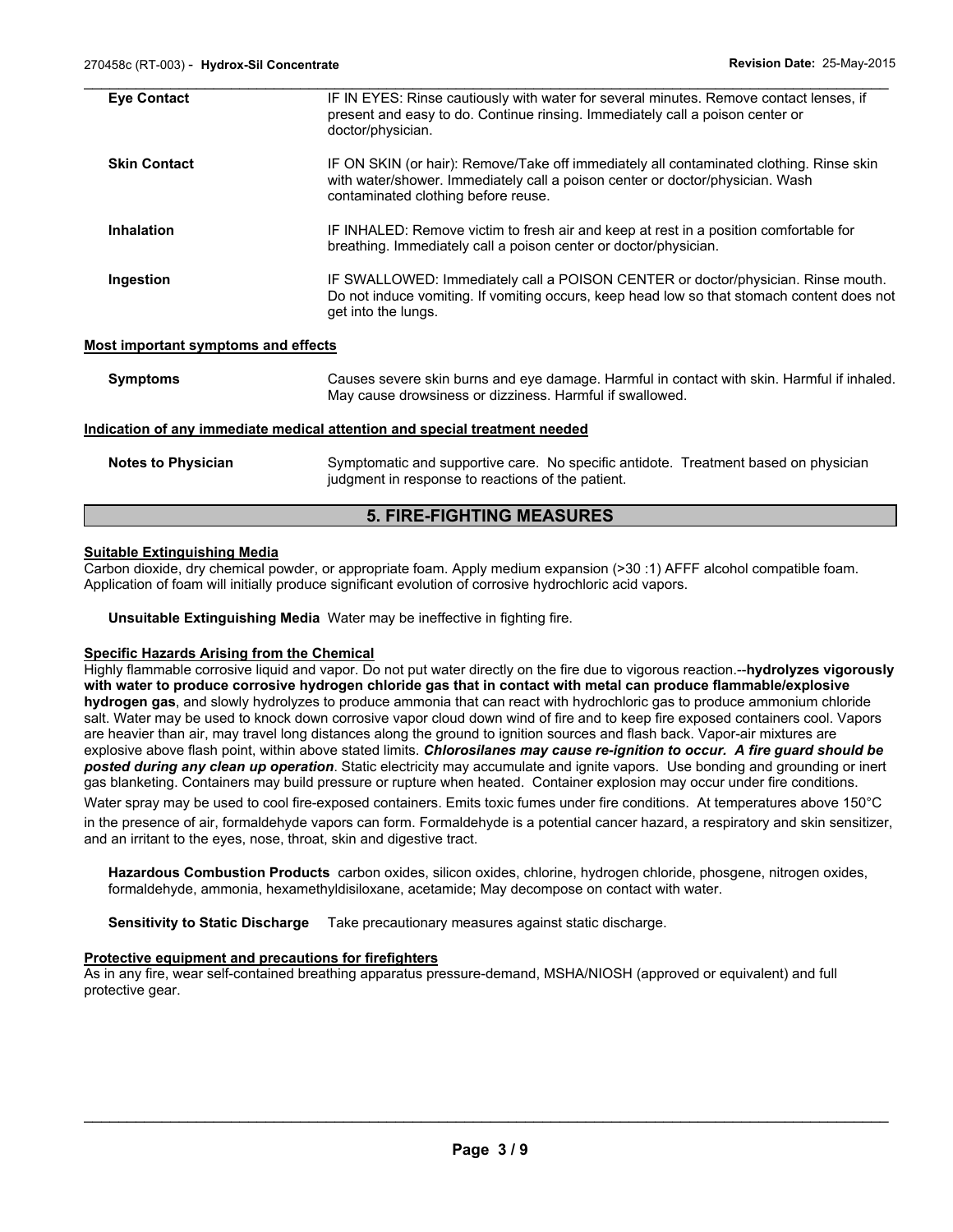### $\mathcal{L}_\mathcal{L} = \{ \mathcal{L}_\mathcal{L} = \{ \mathcal{L}_\mathcal{L} = \{ \mathcal{L}_\mathcal{L} = \{ \mathcal{L}_\mathcal{L} = \{ \mathcal{L}_\mathcal{L} = \{ \mathcal{L}_\mathcal{L} = \{ \mathcal{L}_\mathcal{L} = \{ \mathcal{L}_\mathcal{L} = \{ \mathcal{L}_\mathcal{L} = \{ \mathcal{L}_\mathcal{L} = \{ \mathcal{L}_\mathcal{L} = \{ \mathcal{L}_\mathcal{L} = \{ \mathcal{L}_\mathcal{L} = \{ \mathcal{L}_\mathcal{$ **6. ACCIDENTAL RELEASE MEASURES**

### **Personal precautions, protective equipment and emergency procedures**

| <b>Personal Precautions</b>                                  | Eliminate all ignition sources. Use spark proof tools. Evacuate unnecessary people from<br>area. Isolate spilled material. Ventilate area. Wear protective clothing to prevent contact<br>with skin and eyes (lab coat, gloves, safety glasses). Wear NIOSH/MSHA approved<br>respirator for organic/amine gas, dust, and mists to prevent inhalation. A fire guard should<br>be posted during any clean up operation as silane materials may easily ignite.                                                                                                                                                                                                                                                                                                                                                                                              |  |
|--------------------------------------------------------------|----------------------------------------------------------------------------------------------------------------------------------------------------------------------------------------------------------------------------------------------------------------------------------------------------------------------------------------------------------------------------------------------------------------------------------------------------------------------------------------------------------------------------------------------------------------------------------------------------------------------------------------------------------------------------------------------------------------------------------------------------------------------------------------------------------------------------------------------------------|--|
| <b>Environmental Precautions</b>                             | See Section 12 for additional Ecological Information. Do not allow material to enter drains<br>or watercourses.                                                                                                                                                                                                                                                                                                                                                                                                                                                                                                                                                                                                                                                                                                                                          |  |
| Methods and material for containment and cleaning up         |                                                                                                                                                                                                                                                                                                                                                                                                                                                                                                                                                                                                                                                                                                                                                                                                                                                          |  |
| <b>Methods for Containment</b>                               | Prevent further leakage or spillage if safe to do so. Contain and recover material when<br>possible. Neutralize with suitable neutralizing agent for basic-amine solutions.                                                                                                                                                                                                                                                                                                                                                                                                                                                                                                                                                                                                                                                                              |  |
| <b>Methods for Clean-Up</b>                                  | Use chemically compatible spill pillows, or similar adsorbent material. Collect, seal in<br>appropriate hazardous waste container, and hold for proper waste disposal. Wash spill site<br>after material pickup is complete. Dispose of contents/container to an approved waste<br>disposal plant.                                                                                                                                                                                                                                                                                                                                                                                                                                                                                                                                                       |  |
|                                                              | 7. HANDLING AND STORAGE                                                                                                                                                                                                                                                                                                                                                                                                                                                                                                                                                                                                                                                                                                                                                                                                                                  |  |
| <b>Precautions for safe handling</b>                         |                                                                                                                                                                                                                                                                                                                                                                                                                                                                                                                                                                                                                                                                                                                                                                                                                                                          |  |
| <b>Advice on Safe Handling</b>                               | Handle in accordance with good industrial hygiene and safety practice. Do not eat, drink or<br>smoke when using this product. Wear protective gloves/protective clothing and eye/face<br>protection. Use only outdoors or in a well-ventilated area. Do not breathe<br>dust/fume/gas/mist/vapors/spray. Wash face, hands, and any exposed skin thoroughly after<br>handling. Keep away from heat/sparks/open flames/hot surfaces. — No smoking. Keep<br>container tightly closed. Ground/bond container and receiving equipment. Use explosion<br>proof equipment. Use only non-sparking tools. Take precautionary measures against static<br>discharges. Keep cool. Open containers cautiously. Do not use foam or plastic materials<br>when handling this chemical as plastic may enhance the static potential due to their non-<br>conductive nature. |  |
| Conditions for safe storage, including any incompatibilities |                                                                                                                                                                                                                                                                                                                                                                                                                                                                                                                                                                                                                                                                                                                                                                                                                                                          |  |
| <b>Storage Conditions</b>                                    | Keep container tightly closed and store in a cool, dry and well-ventilated place. Handle and<br>store under nitrogen. Store locked up. Protect from moisture.                                                                                                                                                                                                                                                                                                                                                                                                                                                                                                                                                                                                                                                                                            |  |
| <b>Incompatible Materials</b>                                | Oxidizers--fire/explosion hazard. Acids (exothermic reactions), bases, oxygenated material-<br>-contact with these can generate HCI gas. Amines, alkalies, compounds with active<br>hydrogen. Alcohols, acetone--violent reaction. Metals. Water, moisture, or humid air--violent<br>reaction--hydrolyzing to corrosive ammonia and hydrochloric acid, that in contact with<br>metals may produce flammable and/or corrosive hydrogen gas. Note: HMDS combined<br>with pyridine N-oxide and tetrabutylammonium fluoride may explode.                                                                                                                                                                                                                                                                                                                     |  |
|                                                              | 8. EXPOSURE CONTROLS/PERSONAL PROTECTION                                                                                                                                                                                                                                                                                                                                                                                                                                                                                                                                                                                                                                                                                                                                                                                                                 |  |
| <b>Exposure Guidelines</b>                                   | This product, as supplied, does not contain any hazardous materials with occupational<br>exposure limits established by the region specific regulatory bodies                                                                                                                                                                                                                                                                                                                                                                                                                                                                                                                                                                                                                                                                                            |  |
| <b>Appropriate engineering controls</b>                      |                                                                                                                                                                                                                                                                                                                                                                                                                                                                                                                                                                                                                                                                                                                                                                                                                                                          |  |
| <b>Engineering Controls</b>                                  | Showers. Eyewash stations. Mechanical exhaust required. Hood recommended. Fume                                                                                                                                                                                                                                                                                                                                                                                                                                                                                                                                                                                                                                                                                                                                                                           |  |

 $\mathcal{L}_\mathcal{L} = \{ \mathcal{L}_\mathcal{L} = \{ \mathcal{L}_\mathcal{L} = \{ \mathcal{L}_\mathcal{L} = \{ \mathcal{L}_\mathcal{L} = \{ \mathcal{L}_\mathcal{L} = \{ \mathcal{L}_\mathcal{L} = \{ \mathcal{L}_\mathcal{L} = \{ \mathcal{L}_\mathcal{L} = \{ \mathcal{L}_\mathcal{L} = \{ \mathcal{L}_\mathcal{L} = \{ \mathcal{L}_\mathcal{L} = \{ \mathcal{L}_\mathcal{L} = \{ \mathcal{L}_\mathcal{L} = \{ \mathcal{L}_\mathcal{$ 

scrubber.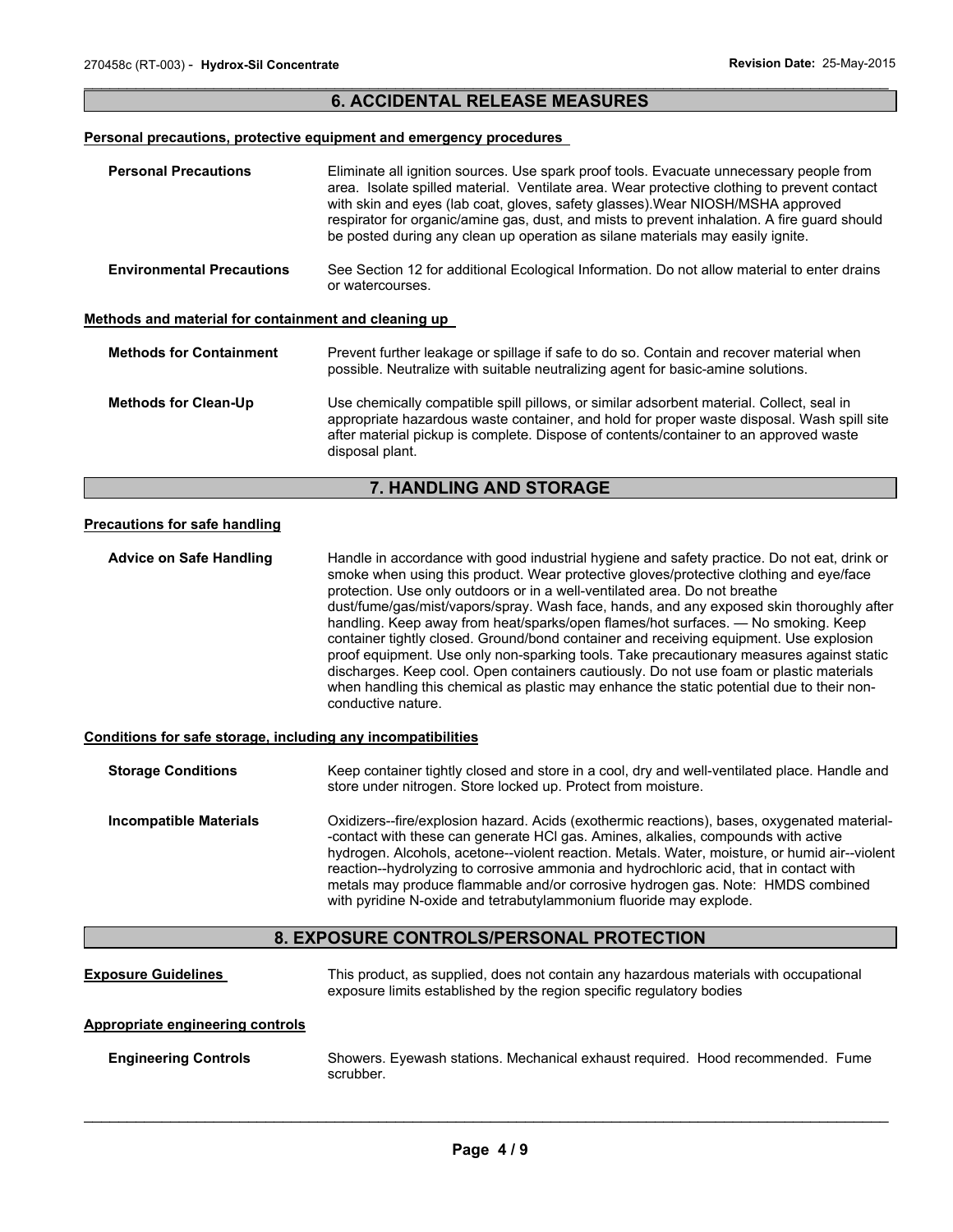#### **Individual protection measures, such as personal protective equipment**

| <b>Eye/Face Protection</b>      | Chemical safety eyewear.                                                                                                                                                                                                                                                                                                                                                                                            |
|---------------------------------|---------------------------------------------------------------------------------------------------------------------------------------------------------------------------------------------------------------------------------------------------------------------------------------------------------------------------------------------------------------------------------------------------------------------|
| <b>Skin and Body Protection</b> | Compatible chemical-resistant gloves: Rubber (e.g., natural rubber, neoprene, nitrile, etc.),<br>Silver Shield®, Viton®, 4H®. Impervious protective clothing.                                                                                                                                                                                                                                                       |
| <b>Respiratory Protection</b>   | NIOSH/MSHA approved respirator for organic/amine gas, dust, and mists.                                                                                                                                                                                                                                                                                                                                              |
|                                 | General Hygiene Considerations Handle in accordance with good industrial hygiene and safety practice. Do not eat, drink or<br>smoke when using this product. Avoid contact with skin, eyes or clothing. Avoid prolonged<br>or repeated exposure. Wash thoroughly after handling. Immediately remove contaminated<br>clothing, as material may be absorbed through skin. Wash contaminated clothing before<br>reuse. |

 $\mathcal{L}_\mathcal{L} = \{ \mathcal{L}_\mathcal{L} = \{ \mathcal{L}_\mathcal{L} = \{ \mathcal{L}_\mathcal{L} = \{ \mathcal{L}_\mathcal{L} = \{ \mathcal{L}_\mathcal{L} = \{ \mathcal{L}_\mathcal{L} = \{ \mathcal{L}_\mathcal{L} = \{ \mathcal{L}_\mathcal{L} = \{ \mathcal{L}_\mathcal{L} = \{ \mathcal{L}_\mathcal{L} = \{ \mathcal{L}_\mathcal{L} = \{ \mathcal{L}_\mathcal{L} = \{ \mathcal{L}_\mathcal{L} = \{ \mathcal{L}_\mathcal{$ 

### **9. PHYSICAL AND CHEMICAL PROPERTIES**

#### **Information on basic physical and chemical properties**

| <b>Physical State</b><br>Appearance<br>Color                              | Liquid<br>Clear to cloudy liquid<br>Clear to cloudy                 | Odor<br><b>Odor Threshold</b> | Irritating<br>Not determined |
|---------------------------------------------------------------------------|---------------------------------------------------------------------|-------------------------------|------------------------------|
| <b>Property</b><br>рH                                                     | <b>Values</b><br>Not determined<br>Not determined                   | Remarks • Method              |                              |
| <b>Melting Point/Freezing Point</b><br><b>Boiling Point/Boiling Range</b> | 57.9 °C / 135 °F                                                    |                               |                              |
| <b>Flash Point</b>                                                        | < 20 °C / 68 °F                                                     |                               |                              |
| <b>Evaporation Rate</b>                                                   | Not determined                                                      |                               |                              |
| <b>Flammability (Solid, Gas)</b>                                          | Liquid- Not Applicable                                              |                               |                              |
| <b>Upper Flammability Limits</b>                                          | 16.3%                                                               |                               |                              |
| <b>Lower Flammability Limit</b>                                           | 0.8%                                                                |                               |                              |
| <b>Vapor Pressure</b>                                                     | N/A- however this is a mixture of<br>volatile components            |                               |                              |
| <b>Vapor Density</b>                                                      | >1                                                                  | $(Air=1)$                     |                              |
| <b>Specific Gravity</b>                                                   | $0.793$ g/cm3                                                       |                               |                              |
| <b>Water Solubility</b>                                                   | Yes-reacts vigorously -- Readily<br>hydrolyzes to hydrochloric acid |                               |                              |
| Solubility in other solvents                                              | Toluene, ether, benzene,<br>perchloroethylene, pyridine             |                               |                              |
| <b>Partition Coefficient</b>                                              | Not determined                                                      |                               |                              |
| <b>Auto-ignition Temperature</b>                                          | Not determined                                                      |                               |                              |
| <b>Decomposition Temperature</b>                                          | Not determined                                                      |                               |                              |
| <b>Kinematic Viscosity</b>                                                | Not determined                                                      |                               |                              |
| <b>Dynamic Viscosity</b>                                                  | Not determined                                                      |                               |                              |
| <b>Explosive Properties</b>                                               | Not determined                                                      |                               |                              |
| <b>Oxidizing Properties</b>                                               | Not determined                                                      |                               |                              |

### **10. STABILITY AND REACTIVITY**

### **Reactivity**

Not reactive under normal conditions.

#### **Chemical Stability**

Stable if stored under nitrogen and protected from moisture.

#### **Possibility of Hazardous Reactions**

Water, moisture, or humid air--violent reaction--hydrolyzing to corrosive ammonia and hydrochloric acid, that in contact with metals may produce flammable and/or corrosive hydrogen gas.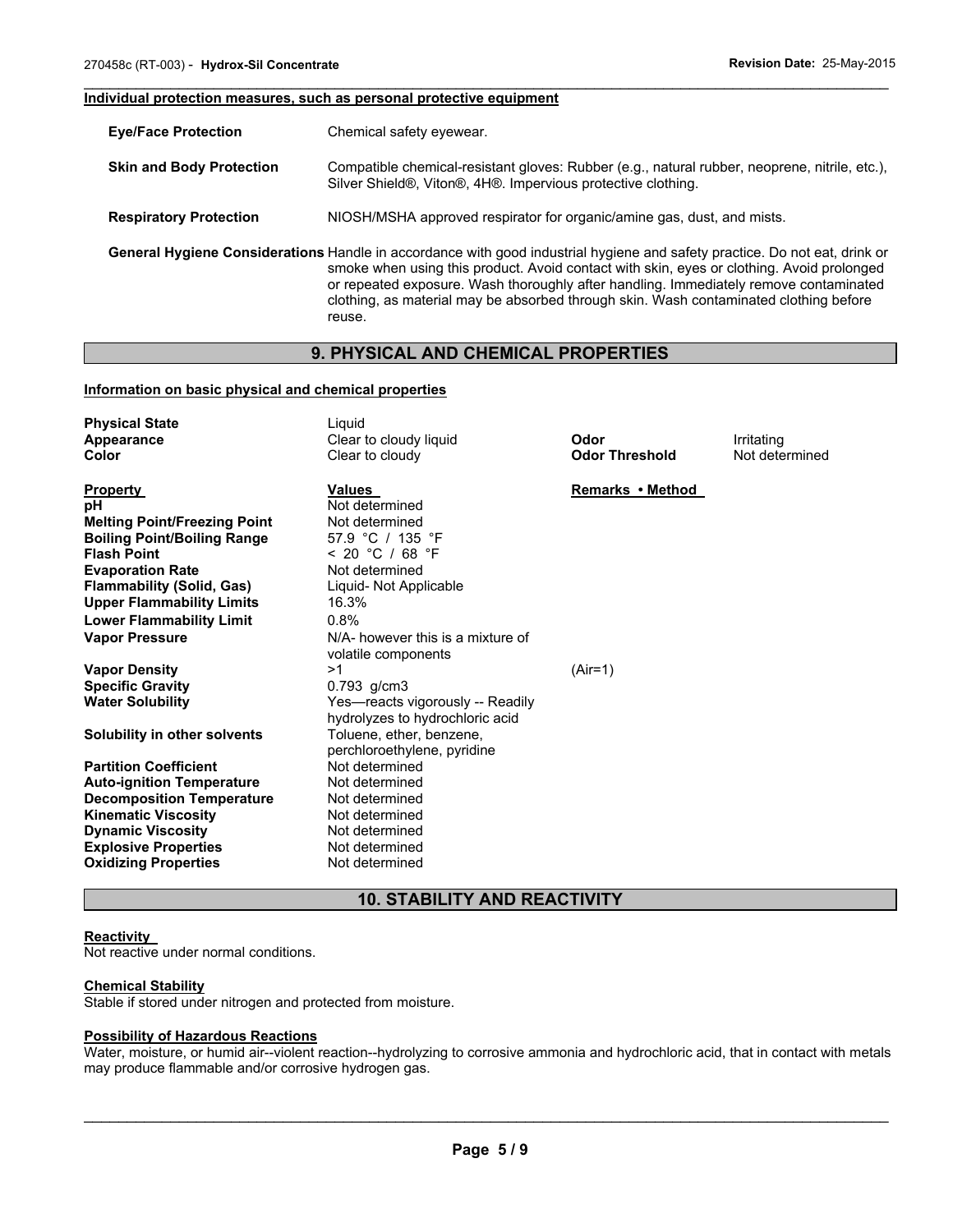#### $\mathcal{L}_\mathcal{L} = \{ \mathcal{L}_\mathcal{L} = \{ \mathcal{L}_\mathcal{L} = \{ \mathcal{L}_\mathcal{L} = \{ \mathcal{L}_\mathcal{L} = \{ \mathcal{L}_\mathcal{L} = \{ \mathcal{L}_\mathcal{L} = \{ \mathcal{L}_\mathcal{L} = \{ \mathcal{L}_\mathcal{L} = \{ \mathcal{L}_\mathcal{L} = \{ \mathcal{L}_\mathcal{L} = \{ \mathcal{L}_\mathcal{L} = \{ \mathcal{L}_\mathcal{L} = \{ \mathcal{L}_\mathcal{L} = \{ \mathcal{L}_\mathcal{$ **Hazardous Polymerization** Hazardous polymerization does not occur.

#### **Conditions to Avoid**

Incompatible Materials. Extreme heat, flame, and static discharge. Ignition sources.

#### **Incompatible Materials**

Oxidizers--fire/explosion hazard. Acids (exothermic reactions), bases, oxygenated material--contact with these can generate HCl gas. Amines, alkalies, compounds with active hydrogen. Alcohols, acetone--violent reaction. Metals. Water, moisture, or humid air- violent reaction--hydrolyzing to corrosive ammonia and hydrochloric acid, that in contact with metals may produce flammable and/or corrosive hydrogen gas. Note: HMDS combined with pyridine N-oxide and tetrabutylammonium fluoride may explode.

#### **Hazardous Decomposition Products**

carbon oxides, silicon oxides, chlorine, hydrogen chloride, phosgene, nitrogen oxides, formaldehyde, ammonia, hexamethyldisiloxane, acetamide; May decompose on contact with water.

### **11. TOXICOLOGICAL INFORMATION**

#### **Information on likely routes of exposure**

| <b>Product Information</b> |                                                         |
|----------------------------|---------------------------------------------------------|
| <b>Eye Contact</b>         | Causes severe eye damage.                               |
| <b>Skin Contact</b>        | Causes severe skin burns. Harmful in contact with skin. |
| Inhalation                 | Harmful if inhaled.                                     |
| Ingestion                  | Harmful if swallowed.                                   |

#### **Component Information**

| <b>Chemical Name</b>             | Oral LD50           | Dermal LD50                                      | <b>Inhalation LC50</b>               |
|----------------------------------|---------------------|--------------------------------------------------|--------------------------------------|
| Hexamethyldisilazane<br>999-97-3 | $= 847$ mg/kg (Rat) | $= 710 \mu L/kg$ (Rabbit) = 540 mg/kg<br>Rabbit) | $= 8700$ mg/m <sup>3</sup> (Rat) 4 h |
| Trimethylchlorosilane<br>75-77-4 | $= 100$ mg/kg (Rat) | $= 1500$ mg/kg (Rabbit)                          | $= 12.9$ mg/L (Rat) 1 h              |

#### **Information on physical, chemical and toxicological effects**

**Symptoms** Please see section 4 of this SDS for symptoms.

#### **Delayed and immediate effects as well as chronic effects from short and long-term exposure**

| Carcinogenicity               | Based on the information provided, this product does not contain any carcinogens or<br>potential carcinogens as listed by OSHA, IARC or NTP. |
|-------------------------------|----------------------------------------------------------------------------------------------------------------------------------------------|
| <b>STOT - single exposure</b> | May cause drowsiness or dizziness.                                                                                                           |

#### **Numerical measures of toxicity**

Product level testing not available

### **12. ECOLOGICAL INFORMATION**

#### **Ecotoxicity**

This product as a whole has not been tested for ecotoxicity.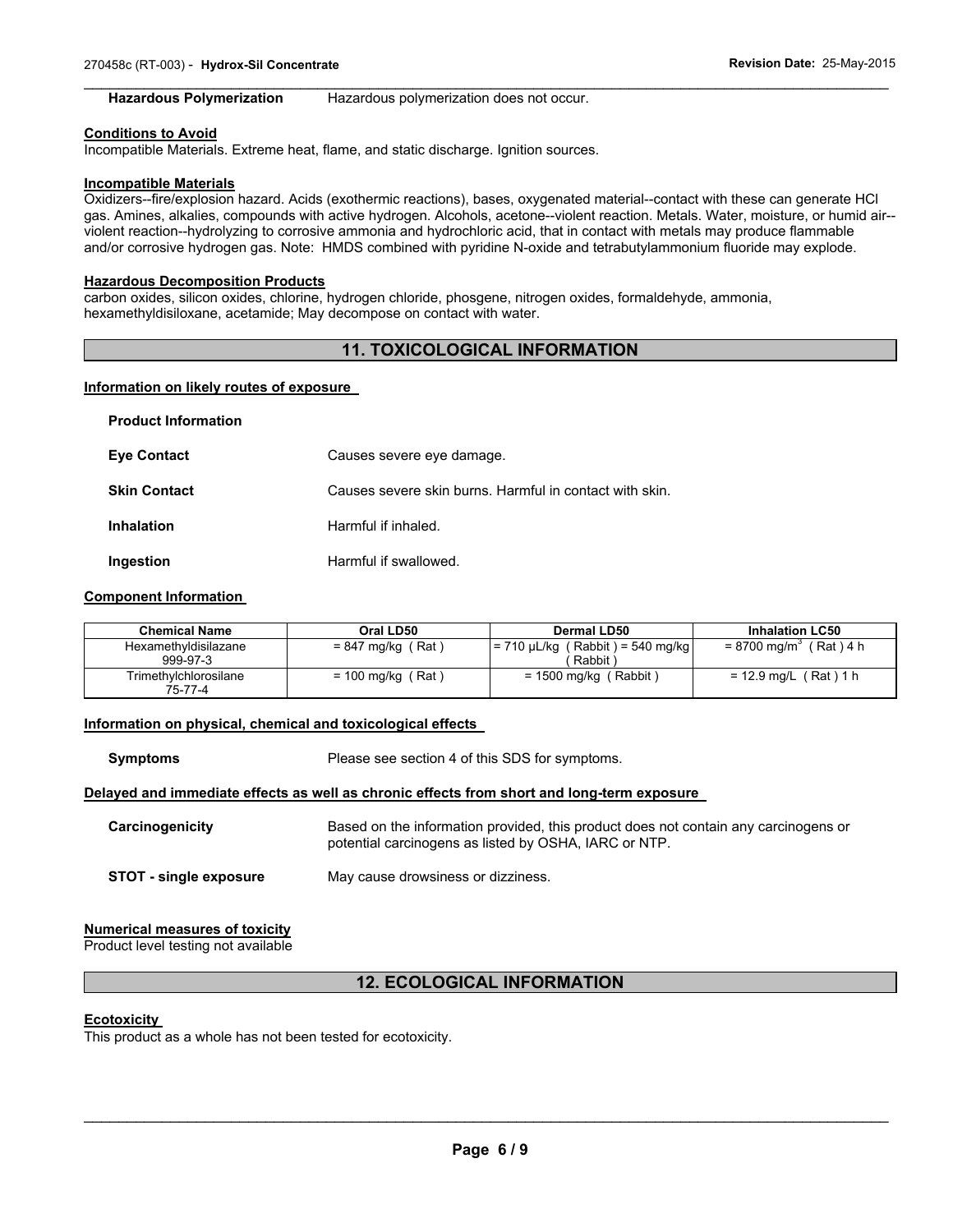### **Component Information**

| <b>Chemical Name</b> | Algae/aguatic plants | Fish                      | Toxicitv to<br>microorganisms | Crustacea               |
|----------------------|----------------------|---------------------------|-------------------------------|-------------------------|
| Hexamethyldisilazane |                      | 167: 96 h Pimephales      |                               | 186: 48 h Daphnia magna |
| 999-97-3             |                      | promelas mg/L LC50 static |                               | ma/L EC50               |

 $\mathcal{L}_\mathcal{L} = \{ \mathcal{L}_\mathcal{L} = \{ \mathcal{L}_\mathcal{L} = \{ \mathcal{L}_\mathcal{L} = \{ \mathcal{L}_\mathcal{L} = \{ \mathcal{L}_\mathcal{L} = \{ \mathcal{L}_\mathcal{L} = \{ \mathcal{L}_\mathcal{L} = \{ \mathcal{L}_\mathcal{L} = \{ \mathcal{L}_\mathcal{L} = \{ \mathcal{L}_\mathcal{L} = \{ \mathcal{L}_\mathcal{L} = \{ \mathcal{L}_\mathcal{L} = \{ \mathcal{L}_\mathcal{L} = \{ \mathcal{L}_\mathcal{$ 

#### **Persistence/Degradability**

Not determined.

#### **Bioaccumulation**

Not determined.

### **Mobility**

| <b>Chemical Name</b>    | <b>Partition Coefficient</b> |
|-------------------------|------------------------------|
| Trimethylchlorosilane   |                              |
| --<br>$- -$<br>. 5-77-4 |                              |

## **Other Adverse Effects**

Not determined

### **13. DISPOSAL CONSIDERATIONS**

| <b>13. DISPOSAL CONSIDERATIONS</b>                                                                                                             |                                                                                                                                 |  |  |  |  |
|------------------------------------------------------------------------------------------------------------------------------------------------|---------------------------------------------------------------------------------------------------------------------------------|--|--|--|--|
| <b>Waste Treatment Methods</b>                                                                                                                 |                                                                                                                                 |  |  |  |  |
| <b>Disposal of Wastes</b>                                                                                                                      | Disposal should be in accordance with applicable regional, national and local laws and<br>requlations.                          |  |  |  |  |
| <b>Contaminated Packaging</b>                                                                                                                  | Disposal should be in accordance with applicable regional, national and local laws and<br>regulations.                          |  |  |  |  |
| <b>14. TRANSPORT INFORMATION</b>                                                                                                               |                                                                                                                                 |  |  |  |  |
| <u>Note</u>                                                                                                                                    | Please see current shipping paper for most up to date shipping information, including<br>exemptions and special circumstances.  |  |  |  |  |
| <b>DOT</b><br><b>UN/ID No</b><br><b>Proper Shipping Name</b><br><b>Hazard Class</b><br><b>Subsidiary Hazard Class</b><br><b>Packing Group</b>  | <b>UN2924</b><br>Flammable Liquids, Corrosive, n.o.s. (chlorotrimethylsilane, hexamethyldisilazane)<br>3<br>8<br>$\mathbf{III}$ |  |  |  |  |
| <b>IATA</b><br><b>UN/ID No</b><br><b>Proper Shipping Name</b><br><b>Hazard Class</b><br><b>Subsidiary Hazard Class</b><br><b>Packing Group</b> | <b>UN2924</b><br>Flammable Liquids, Corrosive, n.o.s. (chlorotrimethylsilane, hexamethyldisilazane)<br>3<br>8<br>$\mathbf{III}$ |  |  |  |  |
| <b>IMDG</b><br><b>UN/ID No</b><br><b>Proper Shipping Name</b><br><b>Hazard Class</b><br><b>Subsidiary Hazard Class</b><br><b>Packing Group</b> | <b>UN2924</b><br>Flammable Liquids, Corrosive, n.o.s. (chlorotrimethylsilane, hexamethyldisilazane)<br>3<br>8<br>$\mathbf{III}$ |  |  |  |  |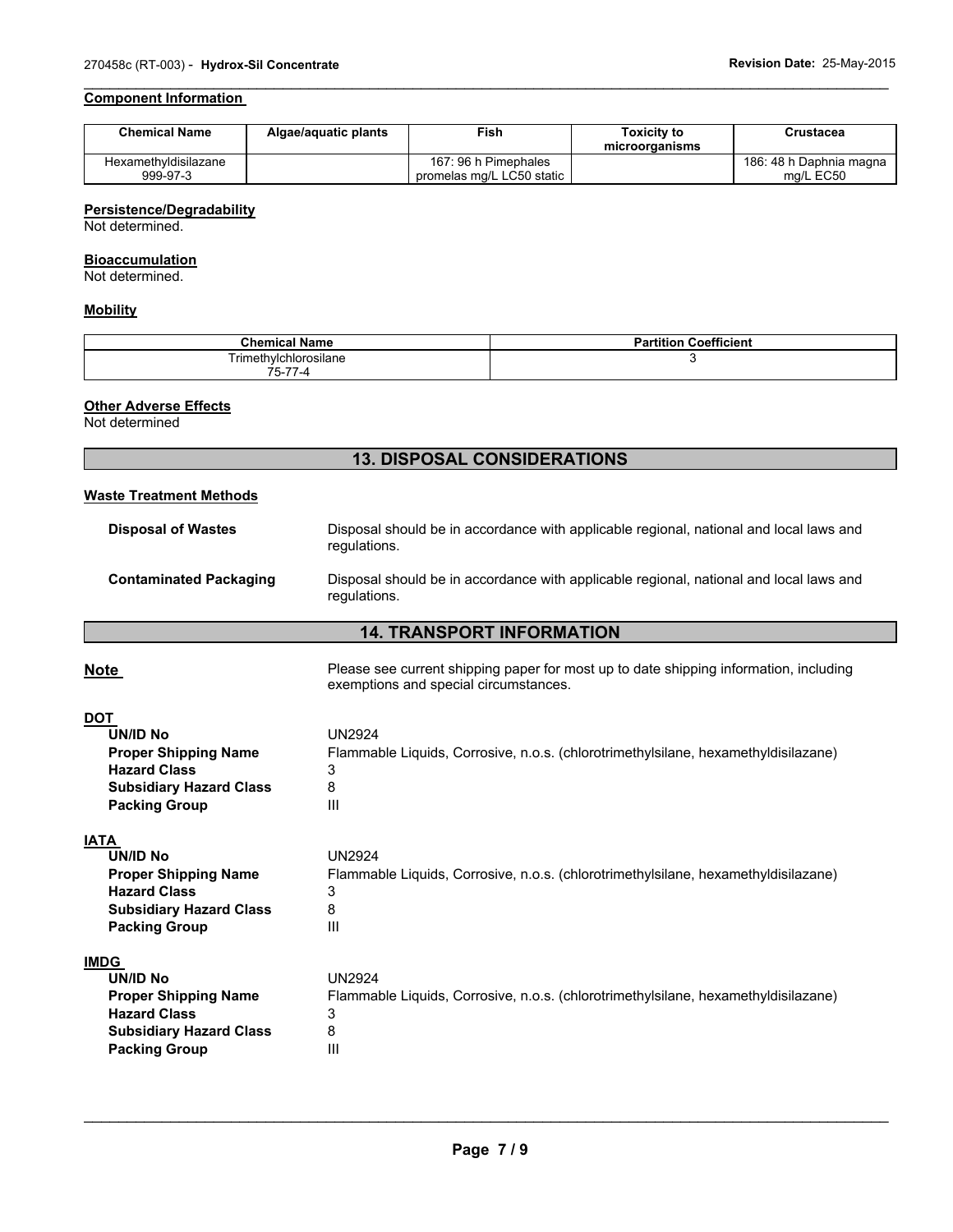### $\mathcal{L}_\mathcal{L} = \{ \mathcal{L}_\mathcal{L} = \{ \mathcal{L}_\mathcal{L} = \{ \mathcal{L}_\mathcal{L} = \{ \mathcal{L}_\mathcal{L} = \{ \mathcal{L}_\mathcal{L} = \{ \mathcal{L}_\mathcal{L} = \{ \mathcal{L}_\mathcal{L} = \{ \mathcal{L}_\mathcal{L} = \{ \mathcal{L}_\mathcal{L} = \{ \mathcal{L}_\mathcal{L} = \{ \mathcal{L}_\mathcal{L} = \{ \mathcal{L}_\mathcal{L} = \{ \mathcal{L}_\mathcal{L} = \{ \mathcal{L}_\mathcal{$ **15. REGULATORY INFORMATION**

#### **International Inventories**

| <b>Chemical Name</b>  | TSCA    | DSL | <b>NDSL</b> | <b>EINECS</b> | <b>ELINCS</b> | <b>ENCS</b> | <b>IECSC</b> | KECL    | <b>PICCS</b> | <b>AICS</b> |
|-----------------------|---------|-----|-------------|---------------|---------------|-------------|--------------|---------|--------------|-------------|
| Hexamethyldisilazane  | Present |     |             | Present       |               | Present     |              | Present |              |             |
| Trimethylchlorosilane | Present |     |             | Present       |               | Present     |              | Present |              |             |

#### **Legend:**

*TSCA - United States Toxic Substances Control Act Section 8(b) Inventory* 

*DSL/NDSL - Canadian Domestic Substances List/Non-Domestic Substances List* 

*EINECS/ELINCS - European Inventory of Existing Chemical Substances/European List of Notified Chemical Substances* 

*ENCS - Japan Existing and New Chemical Substances* 

*IECSC - China Inventory of Existing Chemical Substances* 

*KECL - Korean Existing and Evaluated Chemical Substances* 

*PICCS - Philippines Inventory of Chemicals and Chemical Substances* 

*AICS - Australian Inventory of Chemical Substances* 

#### **US Federal Regulations**

#### **CERCLA**

This material, as supplied, contains one or more substances regulated as a hazardous substance under the Comprehensive Environmental Response Compensation and Liability Act (CERCLA) (40 CFR 302)

| <b>Chemical Name</b>  | <b>Hazardous Substances RQs</b> | <b>CERCLA/SARA RO</b> | <b>Reportable Quantity (RQ)</b> |
|-----------------------|---------------------------------|-----------------------|---------------------------------|
| Trimethylchlorosilane |                                 | 1000 lb               |                                 |
| $75 -$<br>$- -$       |                                 |                       |                                 |

#### **SARA 313**

Section 313 of Title III of the Superfund Amendments and Reauthorization Act of 1986 (SARA). This product contains a chemical or chemicals which are subject to the reporting requirements of the Act and Title 40 of the Code of Federal Regulations, Part 372

#### **CWA (Clean Water Act)**

This product contains the following substances which are regulated pollutants pursuant to the Clean Water Act (40 CFR 122.21 and 40 CFR 122.42)

#### **US State Regulations**

#### **California Proposition 65**

This product contains the following Proposition 65 chemicals.

### **U.S. State Right-to-Know Regulations**

| <b>Chemical Name</b>             | New Jersey | <b>Massachusetts</b> | Pennsylvania |
|----------------------------------|------------|----------------------|--------------|
| Hexamethyldisilazane<br>999-97-3 |            |                      |              |
| Trimethylchlorosilane<br>75-77-4 |            |                      |              |